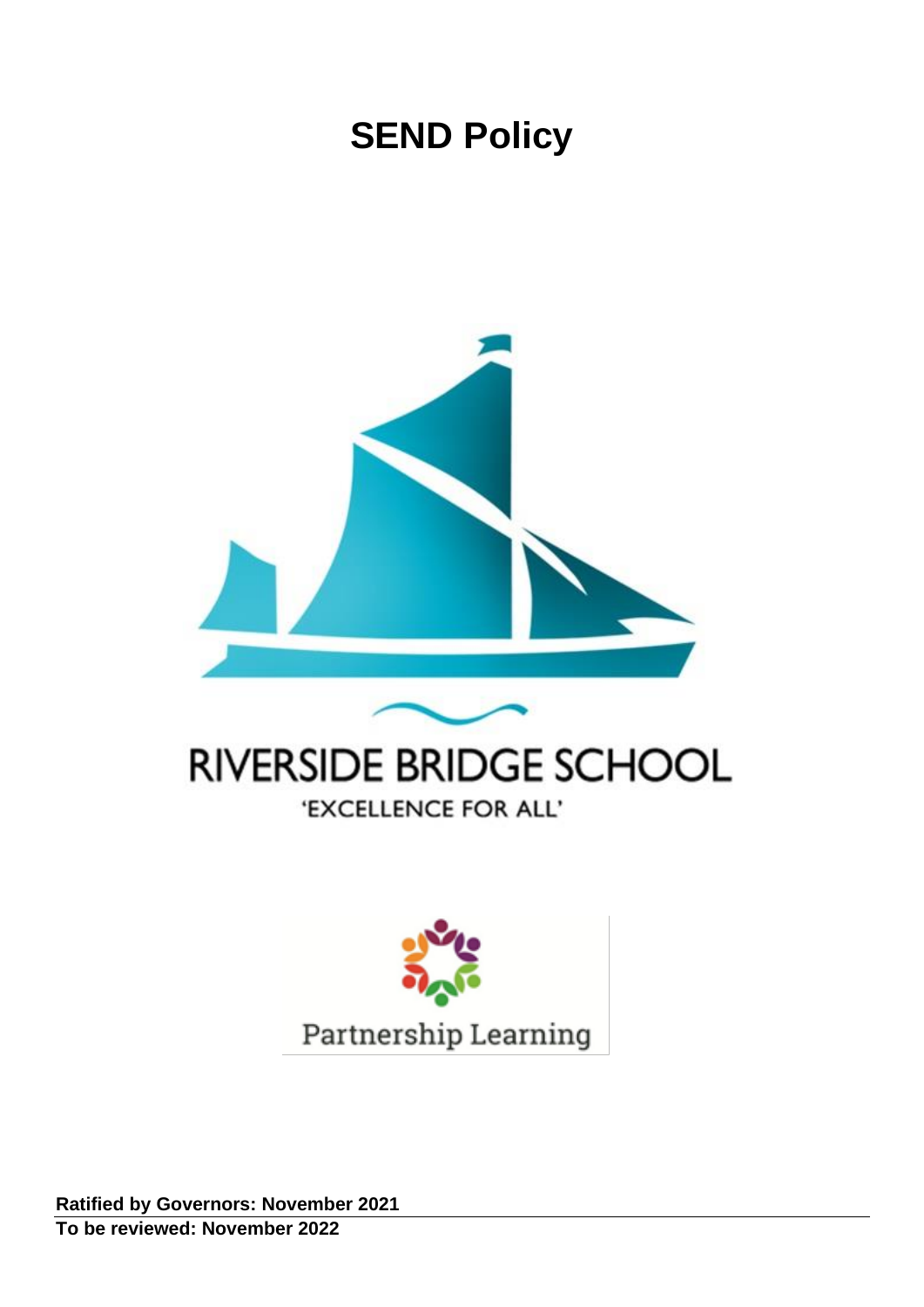

*Riverside Bridge School*

#### **SEND POLICY**

| <b>Review Frequency:</b> | Annually                                                                                                  |
|--------------------------|-----------------------------------------------------------------------------------------------------------|
| Date of ratification:    | November 2021                                                                                             |
| Date next review due:    | November 2022                                                                                             |
| Scope of Policy:         | This policy applies to all staff, students, governors and volunteers at Riverside<br><b>Bridge School</b> |

**Headteacher: Mrs K Cerri**

**Assistant Headteacher: Mrs H Clark**

**[kice@riverside.bardaglea.org.uk](mailto:kice@riverside.bardaglea.org.uk) Ext: 201060**

**Deputy Headteacher:** Miss L Amri **[leam@riverside.bardaglea.org.uk](mailto:leam@riverside.bardaglea.org.uk) Ext: 201100**

> **[hecl@riverside.bardaglea.org.uk](mailto:hecl@riverside.bardaglea.org.uk) Ext: 201123**

**Ms B MacKenzie [bema@riverside.bardaglea.org.uk](mailto:bema@riverside.bardaglea.org.uk) Ext: 201101**

**Miss C O'Keefe [chke@riverside.bardaglea.org.uk](mailto:chke@riverside.bardaglea.org.uk) Ext: 201008**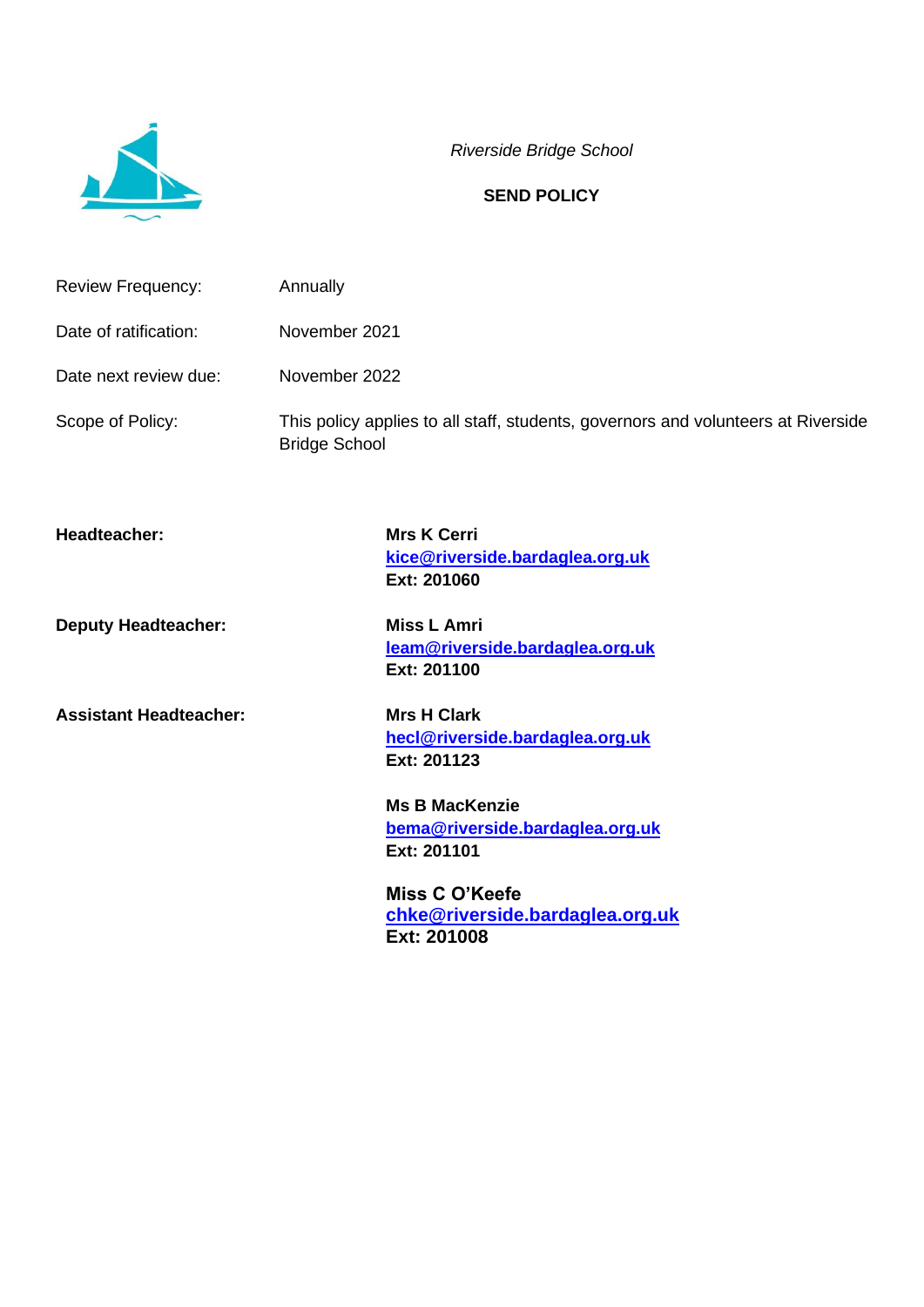# **1.0 INTRODUCTION**

- 1.1 Riverside Bridge School is a part of the Partnership Learning Academy. We are the only special school within the academy. Our pupils are aged 4-16 and are identified with a range of complex needs. This can include Profound and Multiple Learning Difficulties, Severe Learning Difficulties, Moderate Learning Difficulties, Autistic Spectrum Conditions and Communication Disorders. Our provision focuses on personalised learning to meet the holistic needs of the class group. As a school community, we are committed to providing a vibrant and fulfilling offer to our learners.
- 1.2 Inclusion is about entitlement, access and equality of opportunity. Every pupil has a right to expect a broad, balanced, relevant education alongside his or her peer group and within their locality. All young people should expect to be valued within an inclusive learning community.
- 1.3 Riverside Bridge School is an inclusive school where every child is valued and supported to achieve as full and independent a life as possible.
- 1.4 At Riverside Bridge School we aim to deliver:
	- Focused lessons with sharp objectives
	- High demands of pupil involvement and engagement with their learning
	- Appropriate use of teacher questioning, modelling and explaining with high levels of interaction for all pupils
	- An emphasis on learning through dialogue, with regular opportunities for pupils to talk both individually and in groups
	- An expectation that pupils will accept responsibility for their own learning and work independently
	- Regular use of encouragement and positive praise to engage and motivate pupils
- 1.5 Parents and Carers can find out more about Barking and Dagenham's local offer at [https://www.lbbd.gov.uk/local-offer.](https://www.lbbd.gov.uk/local-offer) This website provides parents with contact details for support services within the borough.

# **2.0 LEGISLATION AND GUIDANCE**

- *:*
- 2.1 This policy and information report is based on the statutory Special Educational Needs and [Disability \(SEND\) Code of Practice](https://www.gov.uk/government/uploads/system/uploads/attachment_data/file/398815/SEND_Code_of_Practice_January_2015.pdf) and the following legislation:
	- [Part 3 of the Children and Families Act 2014,](http://www.legislation.gov.uk/ukpga/2014/6/part/3) which sets out schools' responsibilities for pupils with SEN and disabilities
	- [The Special Educational Needs and Disability Regulations 2014,](http://www.legislation.gov.uk/uksi/2014/1530/contents/made) which set out schools' responsibilities for education, health and care (EHC) plans, SEN co-ordinators (SENCOs) and the SEN information report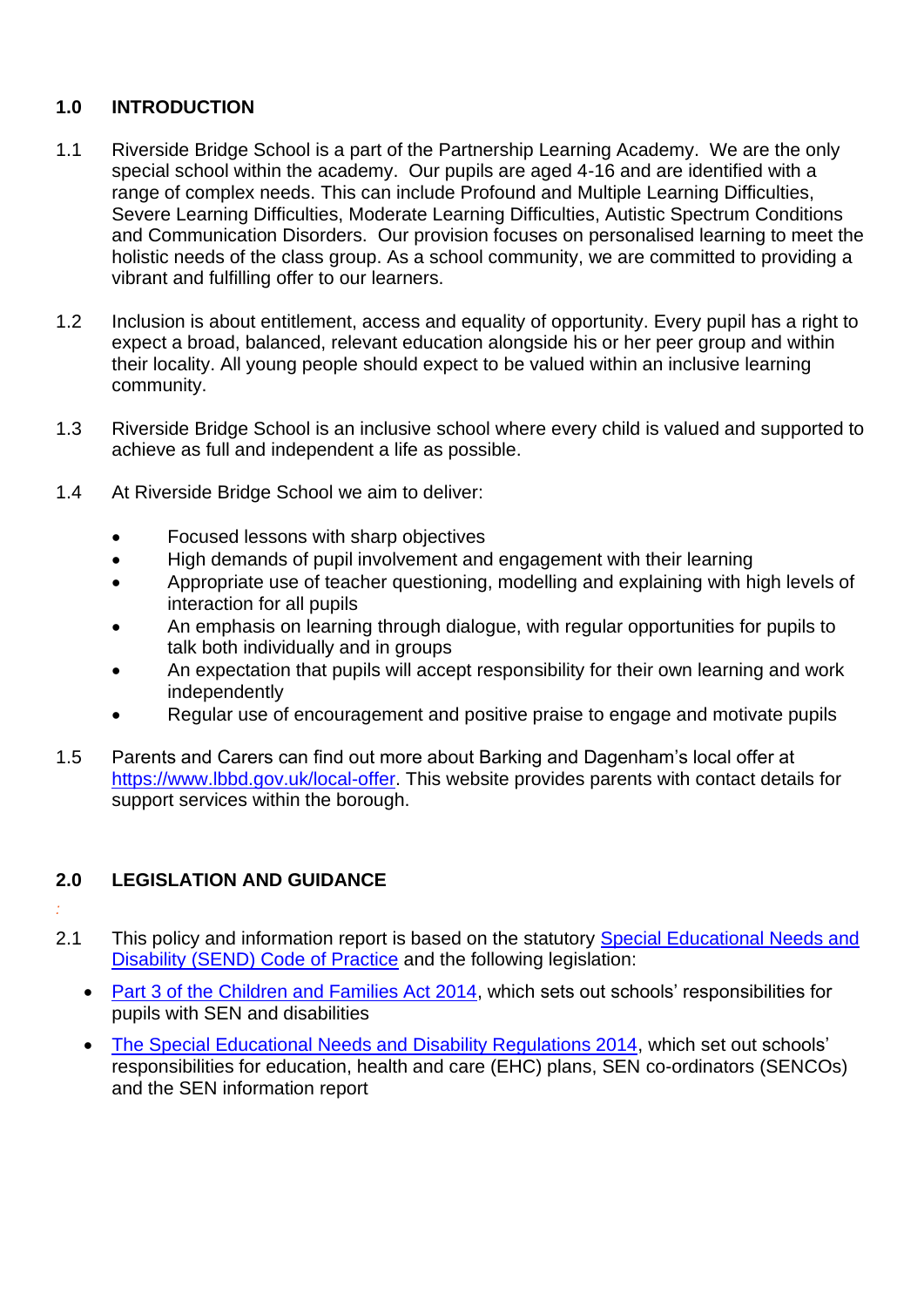# **3.0 WHAT IS SEND?**

- 3.1 A pupil has SEND if they have a learning difficulty or disability which calls for special educational provision to be made for them.
- 3.2 They have a learning difficulty or disability if they have:
	- A significantly greater difficulty in learning than the majority of others of the same age, or
	- A disability which prevents or hinders them from making use of facilities of a kind generally provided for others of the same age in mainstream schools
- 3.3 Special educational provision, including Riverside Bridge School, is educational or training provision that is additional to, or different from, that made generally for other children or young people of the same age by mainstream schools.

# **4.0 RIVERSIDE BRIDGE SCHOOL SEND PATHWAYS**

4.1 Our curriculum model is delivered into three broad pathways: informal - Seeds & Roots; semi-formal - Branch & Leaf; formal - Accreditation. This allows us to offer a means of making subtle distinctions between not only groups of learners but also the degree of curriculum formalisation they will experience in either building the prerequisites for, or working within, a more 'conventional' National Curriculum type approach. Our curriculum allows pupils to reinforce continuously prior learning and it increases in cognitive complexity, widening out as pupils move through the pathways, revisiting concepts in greater depth. These pathways are not defined by age, but by need and achievement. Pupils are identified on entry or baselined at the beginning of each year through their Individualised Development Profile as to which curriculum pathway is better suited to meet their needs and thereafter they are able to move flexibly between pathways at any point during their school career. Some pupils may even be able to access a more 'fluid curriculum, meaning that they may benefit from aspects of two from the three possible pathways, all based on individual needs which are reviewed regularly.

We believe our distinct and differentiated pathways offers the best way for:

- achievement to be maximised;
- each pupil to have a personalised curriculum appropriate to their needs;
- teachers to deliver lessons at an appropriate pace;
- expectations and targets to be set and reinforced;
- pupils to be challenged and supported at the right level;
- a positive learning environment to be nurtured and maintained;
- pupils to develop confidence and self-esteem;
- emotional and Social development to be nurtured;
- pastoral programmes to be appropriately differentiated.

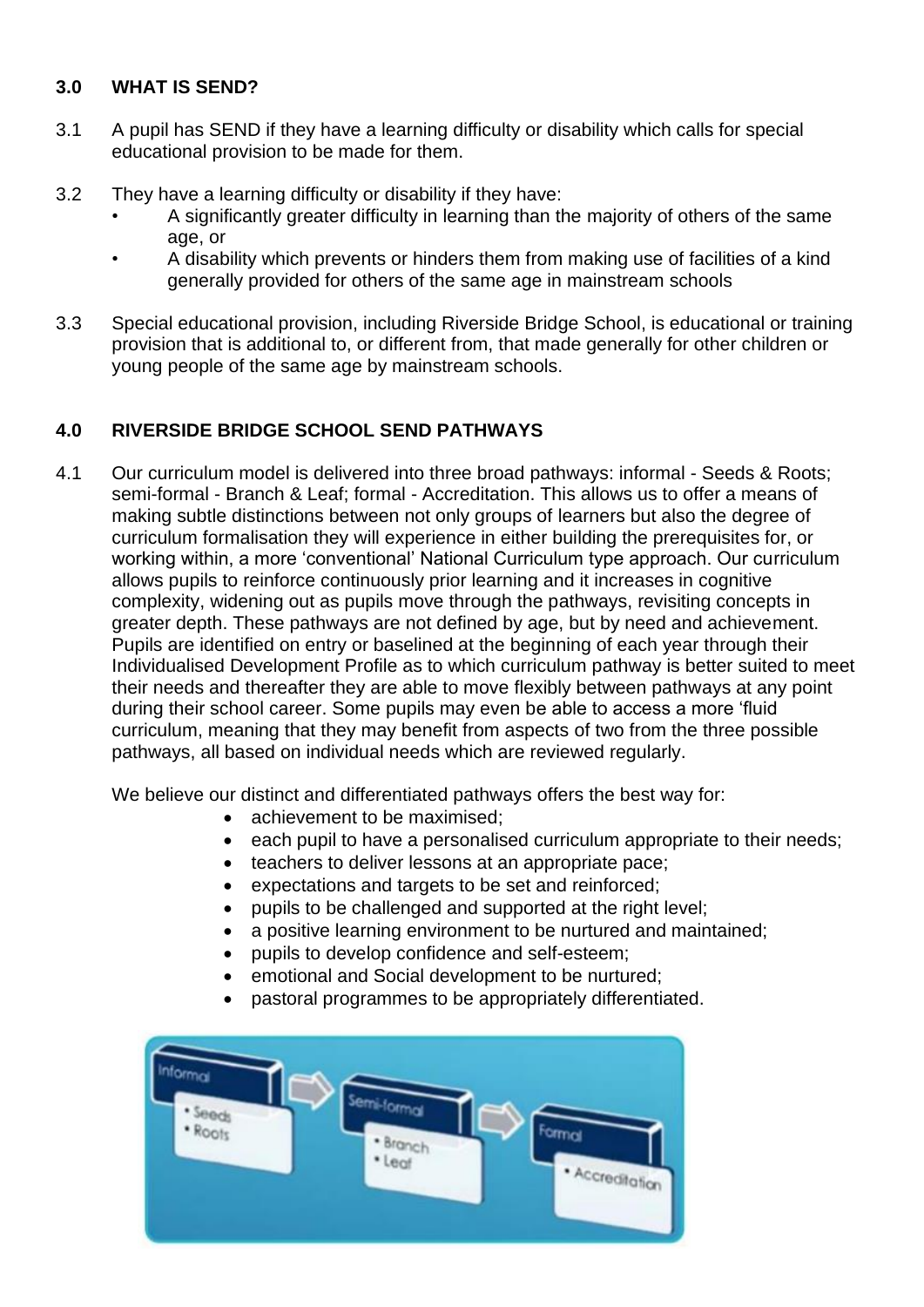# 4.2 The Seeds (EYFS) and Roots Pathways

Our informal curriculum focuses on the early communication, social, emotional and cognitive skills that are the foundation of learning. Pupils at this very early level of development may only communicate by gesture, eye-pointing, and at times very simple language; they require a higher level of adult support, both for their learning needs and their personal care and their attainment will be below the pre-key stage standards/within the very early P-Levels. The focus within this pathway is upon enabling pupils to proactively explore the world around them, gaining environmental control skills and discovering for themselves, whilst establishing positive interactive relationships with others and developing a sense of security within the classroom and school environment, which is meaningful and comprehensible to them. Hence the importance of play in their development and the need for sensory and multi-sensory approaches to their learning.

#### 4.3 The Branch and Leaf Pathways

Whilst still focusing on ensuring order, structure, routine and certainty in their learning, in this semi-formal curriculum, we try to give our pupils opportunities to become literate communicators, early readers and start problem-solving. Our pupils are similar to all learners in that they take information through their senses.; however they may have difficulties in processing that information hence the need to design activities which enable them to increase their memory capacity, by breaking tasks and instructions down into smaller steps, frequently repeating important information, re-presenting information and teaching the same skill or fact in many different contexts to develop their ability to make connections and generalise a skill whilst understanding of when to use that skill in new and novel situations and combine it with other skills to solve a problem.

#### 4.4 The Accreditation Pathway

Pupils experiencing our formal curriculum access a range of National Curriculum subjects, adapted in the light of their developmental level and special educational needs. Life skills and independence skills form a large part of this curriculum in preparation for life beyond school. Teachers ensure that learning is linked to practical activities and consolidated and applied in practical sessions. Our KS4 pupils undertake relevant learning from a wide range of accredited courses during Years 10 and 11 which are relevant to their needs and abilities.

# **5.0 ROLES AND RESPONSIBILITIES**

- 5.1 Your child's class teacher is responsible for the day-to-day education for your child in partnership with co-educators.
- 5.2 The Headteacher has ultimate responsibility to ensure that there is sufficient support for all pupils across the school.
- 5.3 The Deputy Headteacher is responsible for the well-being of pupils and the oversight of the curriculum pathways. In addition, by ensuring the pupils are adequately catered for to meet there needs through training, equipment, pupil/staff ratios as well as ensuring the physical environment is suitable to meet the needs of the pupil
- 5.4 The Assistant Headteachers are responsible for ensuring that the pupils are experiencing a broad and balanced curriculum with access to all areas where the pupils needs allow. In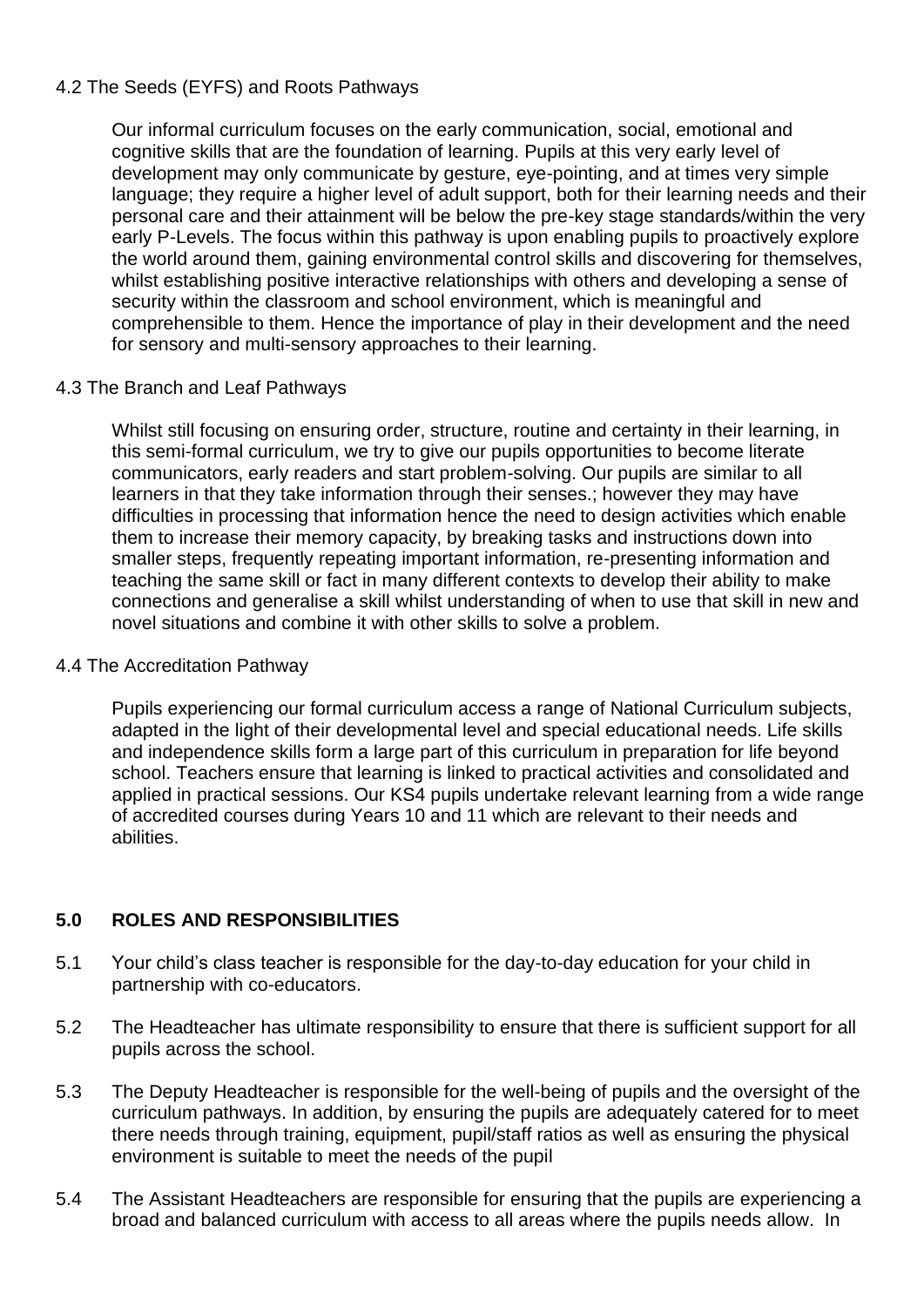addition they are responsible for the quality of teaching that takes place around the school and as a result that the pupils are making proportionate progress according to the needs of the individual pupil.

5.5 The governing body is responsible for ensuring the school's provision for pupils with special educational needs is adequate.

# **6.0 SUPPORT FOR PUPILS**

- 6.1 All staff are provided with information about the individual needs of pupils so learning can be adapted as necessary. Lesson plans are differentiated for individual pupils according to their needs, and high quality teaching strategies are put in place in order to support those requiring additional support.
- 6.2 We also take account of the different needs of each individual regardless of gender; minority ethnic and faith groups; children who need support to learn English as an additional language; children with special educational needs; children who are at risk of disaffection or exclusion; travellers and asylum seekers; vulnerable children.
- 6.3 School staff are familiar with the relevant equal opportunities legislation covering race, gender and disability.
- 6.4 Co-educators provide additional adult support within the classroom environment and in social areas around the school to encourage the pupils to make good choices and make progress both academically and socially.
- 6.5 All classes at Riverside Bridge School are taught in small groups, with occasional 1:1 sessions when appropriate. No pupils at Riverside Bridge School receive 1:1 support on a permanent basis. Children are taught in mixed ability classes within their designated curriculum pathway.
- 6.6 Riverside Bridge School is a 4-16 school.
- 6.7 EHC Annual Reviews and parents evenings take into account pupils moving to different key stages and preparing for adulthood.
- 6.8 Resources are secured by the school for all pupils as appropriate.
- 6.9 Pupils attending Riverside Bridge School mostly travel across the 4 floors by the stairs. However, where children have mobility difficulties which prevents them from using the stairs there is an elevator available for use.

# **7.0 EXTERNAL AGENCIES**

- 7.1 School works closely with the following external professional services: educational psychologist; speech & language therapist; occupational therapist; specialist teachers; social care; feeding clinic; hearing impairment team; Special School Nursing Team.
- 7.2 Our staff receive regular in-house training with regard to all aspects of SEND and, where necessary, specialised training to meet the needs of pupils with specific learning difficulties.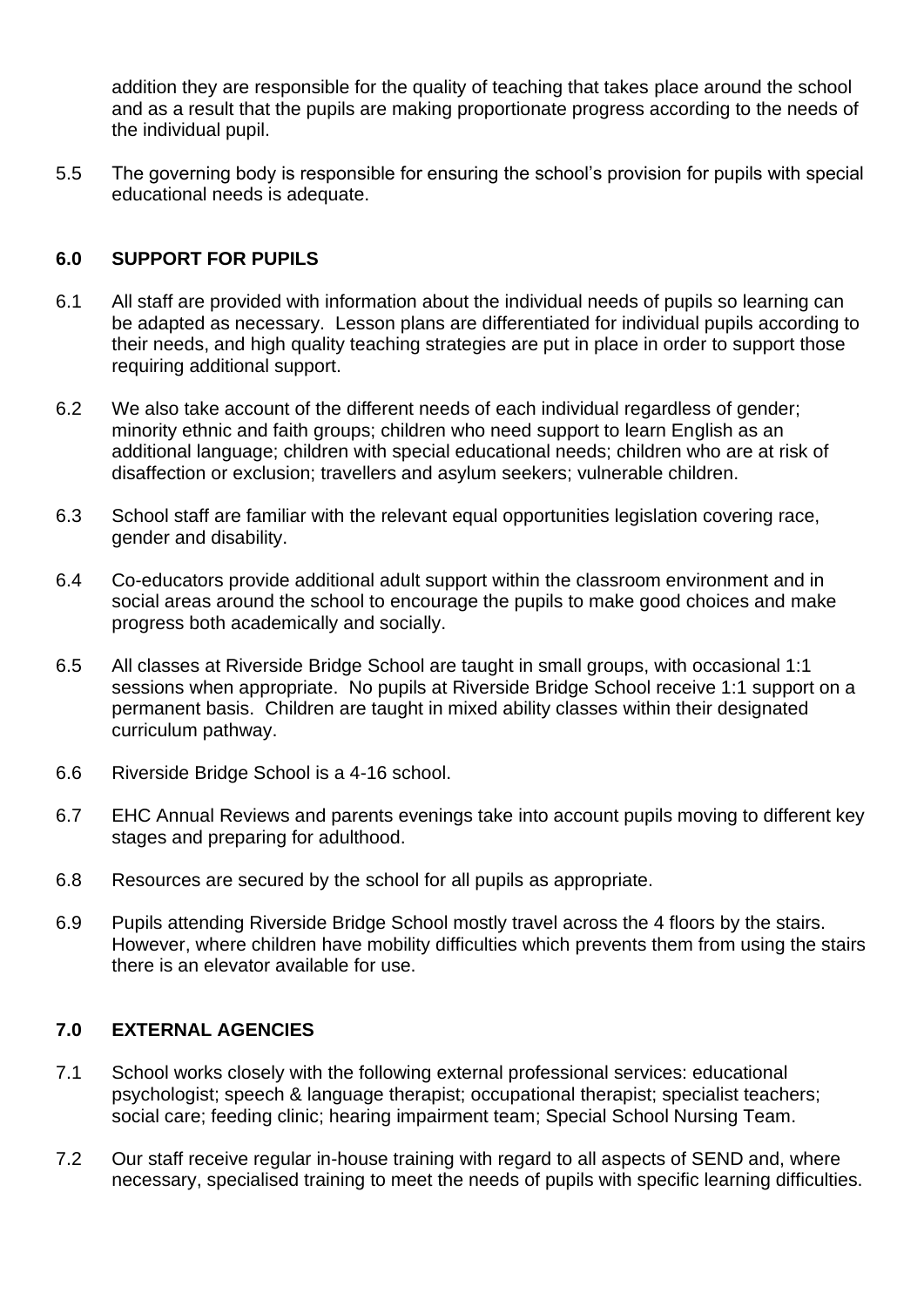7.3 Professional meetings are arranged between health & social care, the local authority and other organisations when necessary to support pupils and their families.

## **8.0 HOME/SCHOOL COMMUNICATION**

- 8.1 At Riverside Bridge School we feel the communication with parents and school is paramount. Therefore, all pupils are provided with a Home/School diary for staff and parents to communicate, especially where there is not direct face to face contact on a daily basis.
- 8.2 Riverside Bridge School encourages parents to contact the school regarding any concerns or queries they may have at any time.
- 8.3 There are two parents evening held throughout the year, the first will be held in the Autumn Term and the second in the Summer Term.
- 8.4 Annual reviews for EHC Plans, transfer meetings from one key stage to another are held throughout the year.
- 8.5 Riverside Bridge School will hold a variety of sessions throughout the year for parents to attend, such as coffee morning or workshops. This is a good opportunity for parents to build support networks as well as discuss any concerns or worries they may have with either other parents/carers or staff.
- 8.6 Home visits are made for all pupils before they start at Riverside Bridge School.

# **9.0 EVALUATING THE EFFECTIVENESS OF PROVISION**

We evaluate the effectiveness of provision for pupils with SEND by:

- o reviewing pupils' individual progress towards their goals each term;
- o reviewing the impact of interventions;
- $\circ$  monitoring by all staff;
- o holding annual reviews for pupils with EHC plans.

#### **10.0 COMPLAINTS ABOUT SEND PROVISION**

- 10.1 Complaints about SEND provision in our school should be made to the Assistant Headteacher in the first instance for an informal resolution. They will then be referred to the school's complaints policy which will direct the complainant to the Deputy Headteacher. Where the complaint has still not been resolved the complainant must write formally to the Headteacher using the documents within the complaints policy (available on the school website or as a hard copy on request from the school reception).
- 10.2 The parents/carers of pupils with disabilities have the right to make disability discrimination claims to the first-tier SEND tribunal if they believe that our school has discriminated against their children. They can make a claim about alleged discrimination regarding: